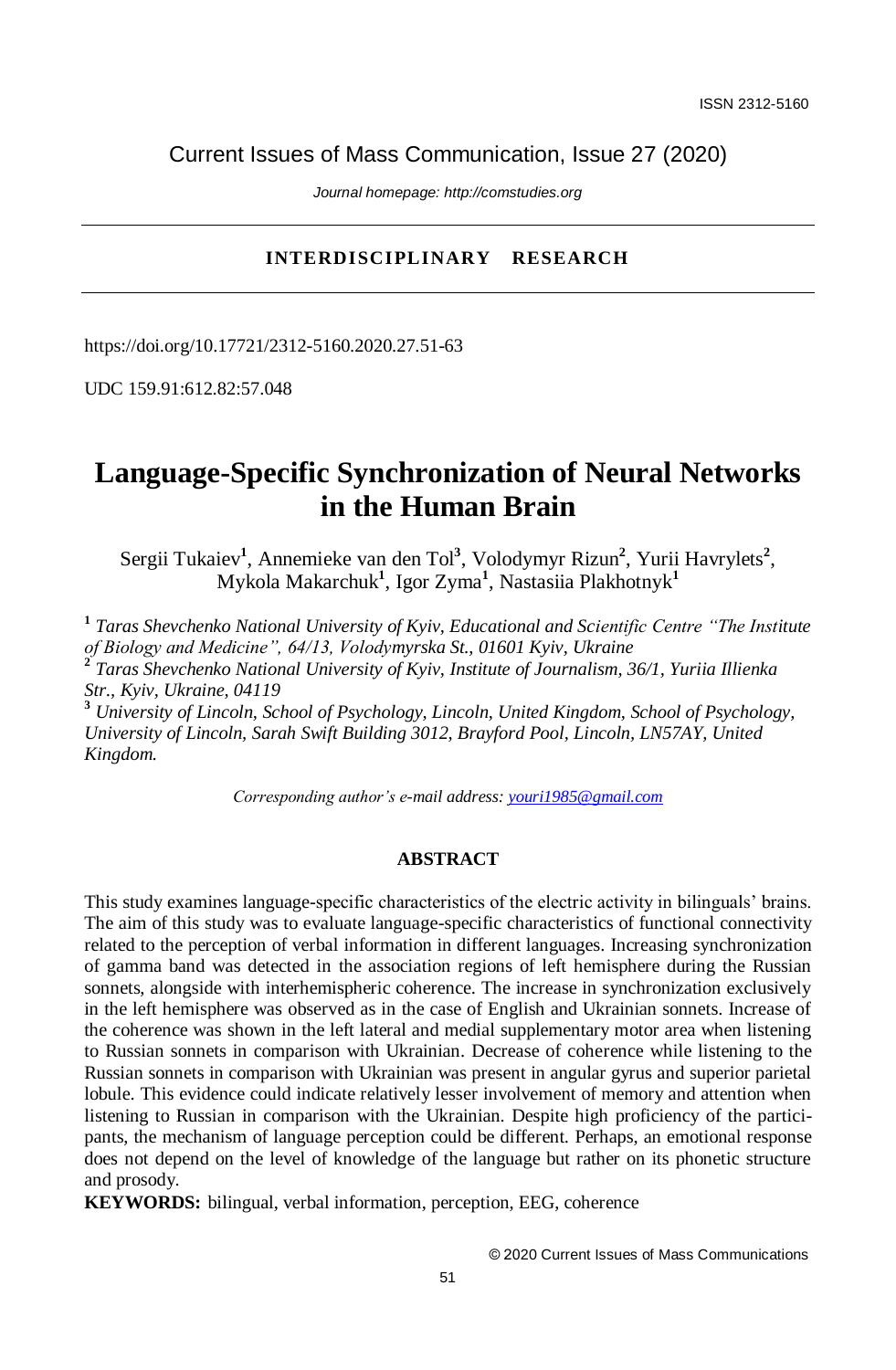## **МІЖДИСЦИПЛІНАРНІ ДОСЛІДЖЕННЯ**

УДК 159.91:612.82:57.048

# **Мовно-специфічна синхронізація нейронних мереж у мозку людини**

*Тукаєв Сергій Вікторович, докторант ННЦ «Інститут біології та медицини» Київського національного університету імені Тараса Шевченка, к.біол.н.*

*Аннеміке ван ден Тол, викладач у Школі психології Університету Лінкольна, м. Лінкольн, Великобританія*

*Різун Володимир Володимирович, директор Інституту журналістики Київського національного університету імені Тараса Шевченка, д.філол.н., проф.*

*Гаврилець Юрій Дмитрович, асистент кафедри соціальних комунікацій Інституту журналістики Київського національного університету імені Тараса Шевченка, к.н. із соц. ком.*

*Макарчук Микола Юхимович, завідувач кафедри фізіології людини та тварин ННЦ «Інститут біології та медицини» Київського національного університету імені Тараса Шевченка, д.біол.н., проф.*

*Зима Ігор Григорович, старший науковий співробітник, ННЦ «Інститут біології та медицини» Київського національного університету імені Тараса Шевченка, д.біол.н., доц.*

*Плахотник Настасія Володимирівна, ННЦ «Інститут біології та медицини» Київського національного університету імені Тараса Шевченка*

#### **Резюме**

У цьому дослідженні розглядаються мовно-специфічні характеристики електричної активності в мозку людей, які володіють двома або більше мовами. **Метою** цього дослідження було оцінити мовно-специфічні характеристики функціональної когерентності, пов'язаної зі сприйняттям словесної інформації різними мовами. Під час прослуховування сонетів російською мовою, поряд з міжпівкульною когерентністю, в регіонах асоціації лівої півкулі було виявлено посилення синхронізації гамма-діапазону. Посилення синхронізації виключно в лівій півкулі спостерігалося як у випадку з сонетами англійською та українською. Підвищення когерентності було продемонстровано в лівій латеральній та медіальній додатковій руховій ділянці при прослуховуванні сонетів російською, порівняно з українською. Зниження когерентності під час прослуховування сонетів російською у порівнянні з українською спостерігалося в кутовій звивині та верхній тім'яній часточці. Ці результати можуть свідчити про відносно меншу участь пам'яті та уваги при слуханні російської мови в порівнянні з українською. Незважаючи на високу кваліфікацію учасників, механізм сприйняття мови може бути іншим. Можливо, емоційна реакція залежить не від рівня знання мови, а від її фонетичної структури та просодії.

**Ключові слова:** двомовний, словесна інформація, сприйняття, ЕЕГ, когерентність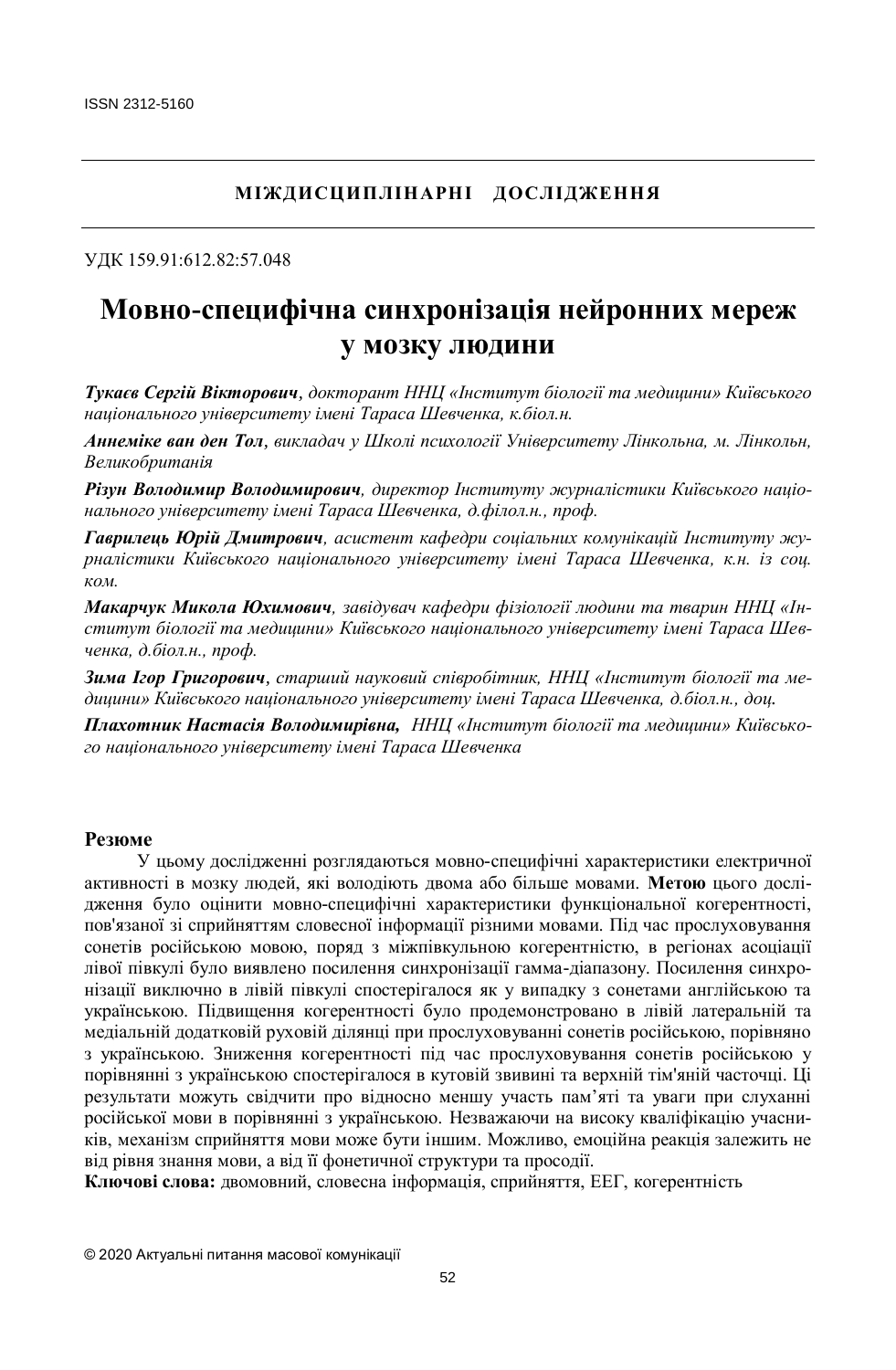#### **Introduction**

Language serves as a means of creating the conception of the world. It can be assumed that these generalized everyday representations are universal for people of different cultural and linguistic backgrounds, especially if it concerns simple concepts or emotions. By using language, a person expresses thoughts, feelings and emotions. Even if the structures and lexical units of different languages differ from each other, the content of this verbal communication remains unchanged. Globalization, the Mass Media, Internet, migration promote the development of the multilingual and multicultural societies (Abutalebi & Weekes, 2014).

Human beings are able to learn and use more than one language. The interesting fundamental issue of differences between the perception of information in different languages is highly relevant in both psychology and physiology. There is a concept that there are linguistic universals that together constitute a natural semantic metalanguage, and that despite differences in the world perception, there are general constructions, and universal concepts in all languages (Wierzbicka, 1992; 2003). The abstract commonalities of languages with respect to the preference of "short dependencies" are determined by the inherent limitations of effective information processing by the human brain (Fedzechkina, Chu & Florian, 2017). In support of this, there are specific brain regions for language-independent semantic representations of narratives (Dehghani et al, 2017). Other of the main questions of neurolinguistics lies in shared/segregated neural substrates ('language centers') for two or more languages. Gandour and colleagues pointed to a unitary neural system for two languages despite the age of language acquisition (Gandour et al, 2007). Bilinguals are better able to control their attention while performing both linguistic and non-verbal tasks compared to monolinguals. The experience of learning and maintenance of two or more languages with different grammatical and lexical structures allows bilinguals to better formulate an understanding of how the language works, quickly isolate grammatical constructions in unfamiliar languages. Bilinguals have more developed skills in comparison with monolinguals: increased attention control, working memory, metalinguistic awareness, and abstract and symbolic representation skills. Moreover bilingualism is closely related to many cognitive processes, including planning, cognitive flexibility, abstract thinking, highlighting rules, selecting appropriate sensory information, initiating adequate actions and inhibiting inadequate ones (Adesope et al, 2010). However, the need to manage two languages simultaneously can dictate higher requirements for working memory. This suggests that bilingualism can impede the effective processing of information due to cognitive overload imposed on working memory. On the other hand, the well-developed ability of bilinguals to suppress one language while using the other can increase the efficiency of their working memory, since the working memory resources are properly managed by the inhibition mechanism (Bialystok, Craik & Luk, 2008). The cognitive advantage of bilinguals over monolinguals can be explained due to the fact that bilingualism causes experience-related structural changes at level of augmented grey or white matter density in both cortical (the frontal lobes, left inferior parietal lobule, the anterior cingulate cortex) and subcortical (the left caudate and putamen) structures of the executive control network (Abutalebi & Weekes, 2014).

From the neurolinguistics' point of view the question remains open how brain mechanisms specializing in the verbal information processing are consistent with several independent systems and keep them separate. The question should also be considered of how one language interacts with others, depending on the circumstances of the acquisition of each language - the age and time of acquisition, retention and the learning of new lexical elements. Multilingual persons provide an opportunity to test various hypotheses in this direction. Do different languages involve different areas of the brain, at least in part, and do multilingual people have differences in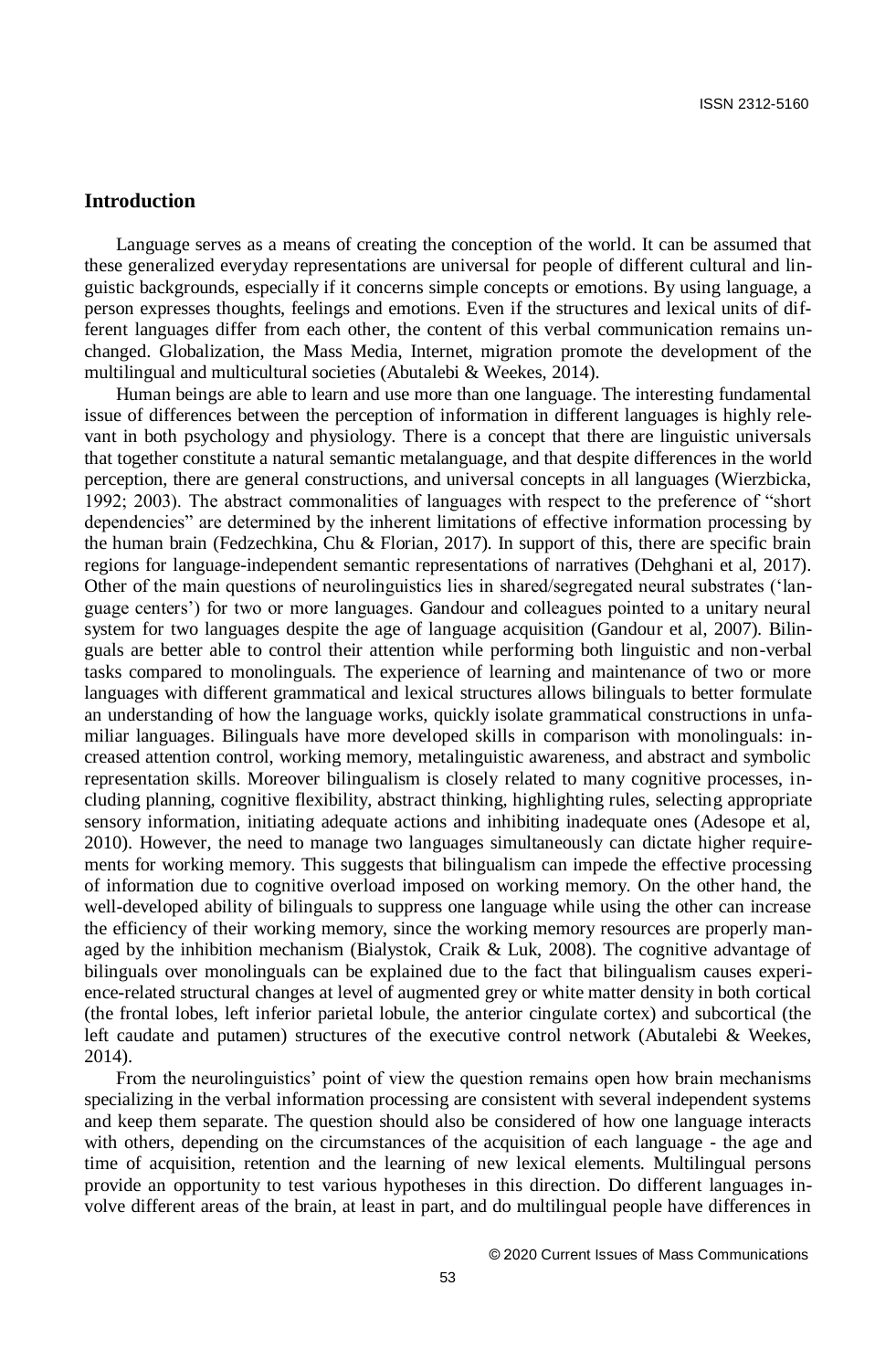the neural organization of language systems in comparison with monolinguals?

The meta-analysis determined 30 activation clusters and definite functional fields that form the three distributed networks of the temporal and frontal regions and reveal the functional organization of speech in the left hemisphere of the brain (Vigneau et al, 2006). It turned out that the primary auditory and the motor representation of the mouth zones take part both in production and understanding of individual components, creating an elementary audio-motor network. There are overlap zones between phonological and semantic processing, in particular, a zone that selectively analyzes the human voice and is the place of processing of all three components of the language.The region of the posterior part of the inferior frontal gyrus is involved in syntactic processing, and the posterior part of the superior temporal gyrus is selectively activated when processing sentences and text. Based on this, a hypothesis was created that various neural networks are involved in the processing of various components of the language, which proves the existence of a large-scale network as opposed to the modular organization of verbal information in the left hemisphere (Vigneau et al, 2006). Above-mentioned the inferior frontal gyrus performs the role of the semantic hub (encoding, retrieval, and combining semantic content) (Fellner & Hanslmayr, 2017).

A similar meta-analysis on the organization of verbal information in the right hemisphere has shown that most right-hemispheric phonological clusters include auditory and motor cortex in bilateral order (Vigneau et al, 2011). In particular, the motor representation of the mouth and the phonological working memory regions are exclusively left-sided, which confirms the hypothesis that there are no phonological representations in the right hemisphere. The involvement of the right frontal zone is not characteristic for the linguistic component, and it seems that the right frontal zone are associated in a non-specific way with attention and working memory. Participation of the right hemisphere in performing lexical and semantic tasks was limited to executive activation, which is consistent with the hypothesis that when the content of verbal information is processed, the left hemisphere actively inhibits the right hemisphere. Specific unilateral rightside activation during the processing of sentences and text is involved in context processing. These results are consistent with data that the right hemisphere has a limited vocabulary without phonological abilities, but is actively involved in context processing. Despite the predominance of the left hemisphere for most verbal tasks, the right hemisphere can play an important role in the comprehension of complex natural language. A voxel-based focal lesion-behaviour mapping study have allowed (Roswandowitz et al, 2017) to assert that the right posterior/mid temporal lobe plays an exceptional role in voice-identity recognition while the inferior parietal lobe is subsidiary region in this process.

The comprehension of the natural language (stories, talks, conversations, written text) is a very simple process for the subject and very complex in terms of cognitive science. Many studies have focused on how a person is able to decode written and oral verbal information, get the meaning of words and parse syntax. There is evidence of the existence of three separate components of semantic processing, which are crucial for the comprehension of the natural language semantic activation, semantic integration and semantic choice (Jung-Beeman, 2005). Each process is presented in both cerebral hemispheres, but it seems that the right hemisphere performs rough calculations of the overall process. Despite the activation of the classical language areas (Broca's and Wernicke's areas) of the left hemisphere in the performance of speech tasks, there is also a weak activation of the homologous regions of the right hemisphere (Beeman, 1998). With increasing complexity of the verbal stimulus, more areas of the brain are involved, in particular, the front temporal zones of the right hemisphere, which are homologues of classical language centers of the left hemisphere (Démonet, Thierry & Cardebat, 2005; Xu et al, 2005).

Although both hemispheres are sensitive to the context, only the left hemisphere is sensitive to semantically similar words (Federmeier & Kutas, 1999). The comprehension of metaphorical verbal information involves specific neural mechanisms of semantic processing, which differ from processing information with literal content. Activation of the left ventrolateral frontal cortex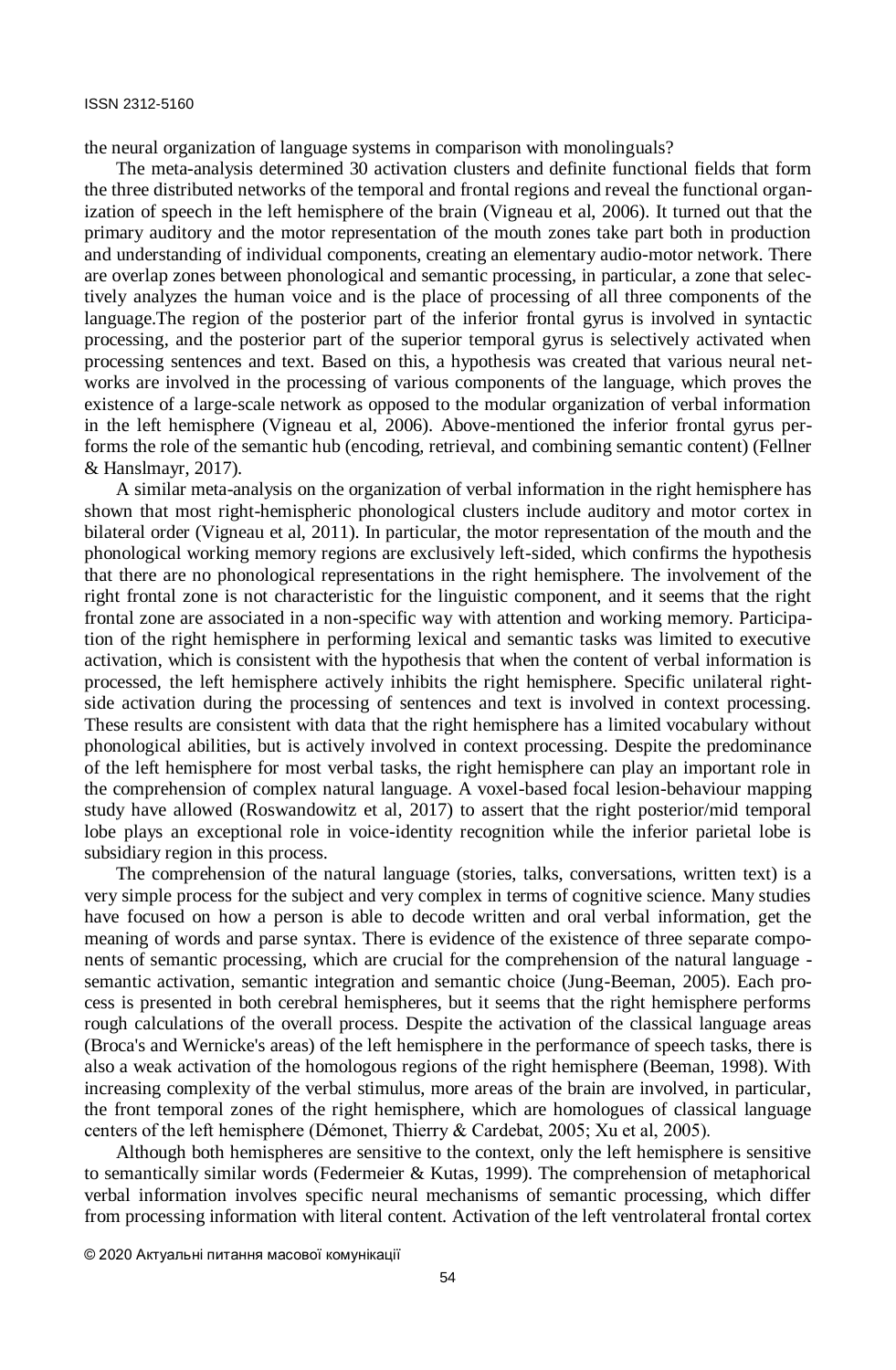reflects semantic processing while the arousal of the medial prefrontal cortex relates to the process of interpretation of metaphorical concepts and their agreement with the semantic component (Shibata et al, 2007).

In addition, the primary right hemisphere activity is reported during high-level tasks such as metaphor comprehension (the right middle/superior temporal areas) (Sotillo et al, 2004), jokes (Coulson & Wu, 2005), discourse processing (St George et al, 1999), the construction-integration framework/drawing conclusions (dorsolateral prefrontal cortex and the right-hemisphere language areas) (Mason & Just, 2004), selecting the best sentence structure (right lateral temporal cortex) (Kircher et al, 2001), correcting grammatical errors, the identification of plot inconsistencies and the definition of the sequence of events stories (the right prefrontal cortex) (Knutson, Wood & Grafman, 2004). This means that the right hemisphere contributes to all the above functions. Language areas of the right hemisphere are better tuned to perform tasks previously performed by the left hemisphere. The right hemisphere can facilitate speech restoration. It has been shown that children with brain damage, even if the left hemisphere was completely removed during early childhood in order to treat epilepsy, can restore most of the linguistic abilities (Cohen et al, 2004).

Brain scans using such methods as PET and fMRI can provide detailed information about lateralization of language function (Nenert et al, 2017), language learning (Krishnan et al, 2016), language memory and integration of verbal information into a single whole (Hartzell et al, 2016; Henderson et al, 2016; Lopopolo et al, 2017). However, these methods are much less able to talk about the dynamics of the language network of the brain. The analysis of EEG coherence/functional connectivity in the context of written and oral speech can help create new concepts for the functioning of language centers. The contribution of functional connectivity, coherent EEG analysis to the study of language comprehension and processing has been demonstrated by many studies (Weiss & Mueller, 2003; Elmer & Kühnis, 2016; Decker, Fillmore & Roberts, 2017; Kepinska et al, 2017). Namely based on the EEG coherence studies (Weiss & Mueller, 2003) advanced an idea on "transient functional language centers".

High coherence between two EEG signals of a certain range determines the degree of interaction and synchronization between the two brain regions - it can be argued that these zones are involved in one task. The following patterns of functional connectivity has been described (Bastiaansen & Hagoort, 2006): operations involving memory are mainly accompanied by an increase in synchronization in the theta frequency range (4-7 Hz) in the central frontal areas, but uniting operations induce synchronization of high frequencies (beta (12-30 Hz) and gamma rhythm (above 30 Hz). The increase of coherence between the right and left frontal regions in theta, alpha and gamma frequency ranges was observed while memorizing single words in combination with musical accompaniment (Peterson & Thaut, 2007).

Besides, various roles of synchronization of high and low frequency components of the EEG during the processing of verbal information were established. Synchronization of theta rhythm (3-7 Hz) reflects the consolidation of memory, which is associated with verbal information. Coherence in the theta range is increased if the problem requires more efficient processing of information (Weiss & Rappelsberger, 2000). Increase of the alpha rhythm coherence in the temporal parietal and central zones reflects the processing of sensory information. The high-frequency alpha subband (10-12 Hz) is significant for semantic processing (Weiss & Rappelsberger, 1996).

Davidson & Indefrey (2007) found the increase in the spectral power of the beta range (14- 30 Hz) for syntactically correct sentences comparing to sentences that contain syntactic errors. These results were reproduced and supplemented by the fact that semantically incorrect words, which were similar to semantically correct ones, caused power increase in the gamma rhythm (Rommers et al, 2013).

The study of EEG coherence in professional bilingual translators revealed crucial "nodal points" for language translation: the increase in connectivity of the uppermost beta frequency range (24-32 Hz) in the left temporal area have a functional meaning for the translation of the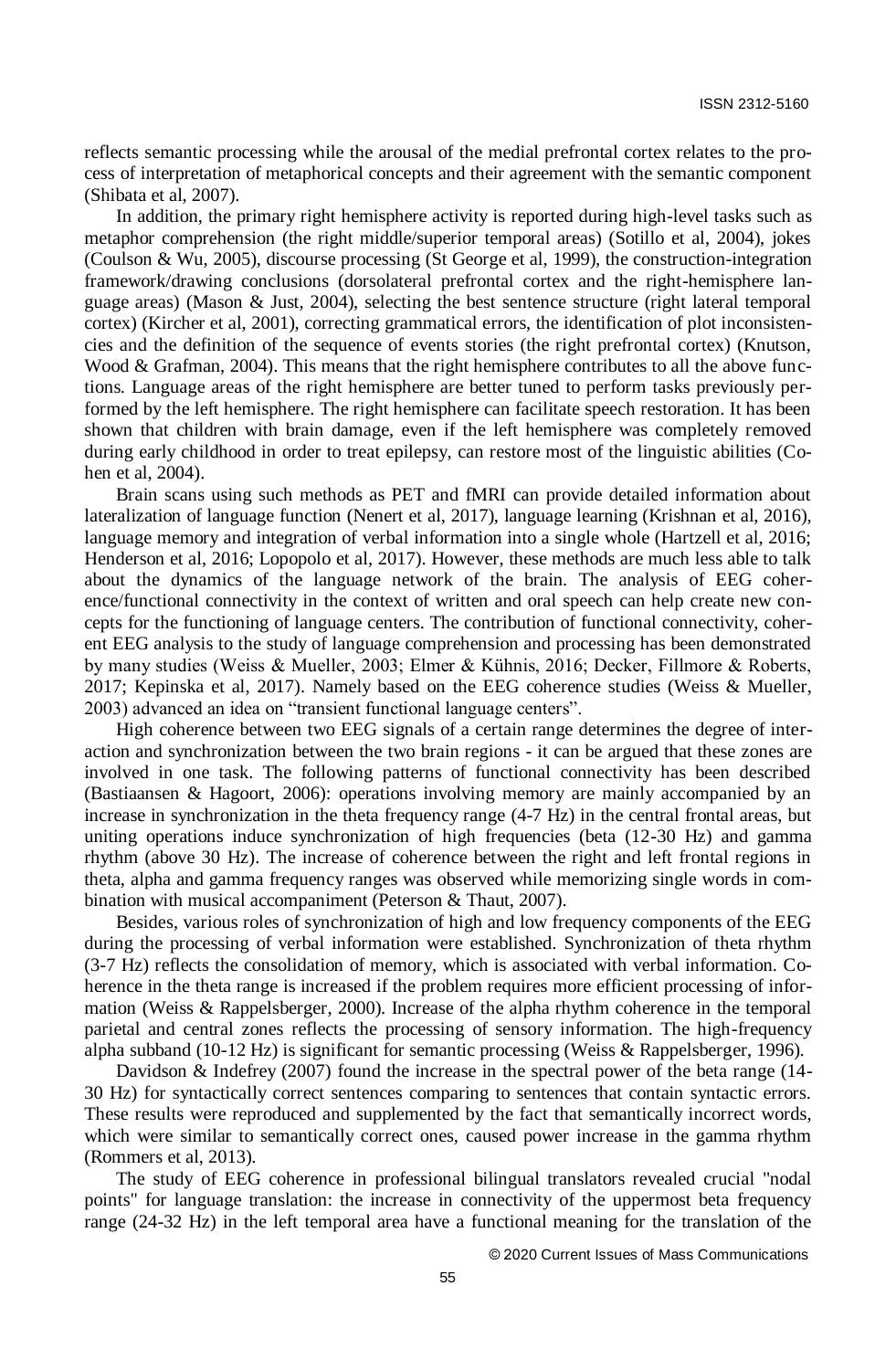text (Petsche, Etlinger & Filz, 1993). The lexico-semantic processes are reflected in changes in the synchronization/desynchronization patterns of theta (4-7 Hz) and alpha-rhythm (8-13 Hz) in parietal zones. It was noted high synchronization in the theta range and desynchronization in the alpha-2 (10-13 Hz) range when translating low frequency words versus high frequency words. Stronger desynchronization in the alpha frequency range in the left hemisphere was observed for the successful translation of the low frequency words as opposed to those that were not translated (Grabner et al, 2007).

The current published data level regarding EEG correlates of comprehension of verbal remains incomplete on data systemacy and consistency the processing of verbal information involves both left and right hemispheres, but their functions and processing mechanism are different. Neurophysiologists are well aware that the left hemisphere of the brain specializes in processing verbal information and how this can differ in multilingual people still needs to be investigated. In this paper, we aim to conduct a neurophysiological study of neocortical mechanisms for the verbal information perception related to language knowledge in conditions and stimuli that may be close to everyday life.

We set the following objective:

• To identify the patterns of the functional connectivity for verbal information.

• To assess the differences in the electrical activity of the brain when perceiving information presented in different languages.

#### **Methods**

**Participants**. 25 healthy right-handed volunteers (10 males and 15 females), first-third year students from the Taras Shevchenko National University of Kyiv (**Educational and Centre "Institute of Biology and Medicine" and Faculty of Psychology)** aged 18 to 22 years (Mage  $= 18.35$ , SD  $= 1.1$  years) participated in this study. All participants were native Ukrainian speakers and fluent in both Ukrainian and Russian. The level of auxiliary language (English) proficiency (understanding, speaking, writing) of the subjects was B2 according to Common European Framework of Reference for Languages. The participants were eligible to enroll in the study if they had no clinical manifestations of mental or cognitive impairment. Exclusion criteria were: the use of psychoactive medication, drug or alcohol addiction and psychiatric or neurological complaints.

The study was approved by the Bioethics Commission of Educational and Scientific Centre "Institute of Biology and Medicine", Taras Shevchenko National University of Kyiv and each subject provided written informed consent in accordance with the World Medical Association (WMA) declaration of Helsinki – ethical principles for the medical research involving human subjects (Helsinki, Finland, June 1964), the Declaration of Principles on Tolerance (28th session of the General Conference of UNESCO, Paris, November 16, 1995), the Convention for the protection of Human Rights and Dignity of the Human Being with regard to the Application of Biology and Medicine: Convention on Human Rights and Biomedicine (Oviedo, April 04, 1997). All volunteers participated in the study for course credits.

**Verbal stimuli**. We used poetic fragments (William Shakespeare sonnets 23, 27, 47, 141) in three languages - English, Russian (translation by Samuel Marshak) and Ukrainian (translation by Dmytro Palamarchuk). Sonets were voiced by professional actors of Kyiv drama theaters.

**Experimental design**. In the beginning of the experiment a participant was given 30 seconds to adapt him/herself to the conditions of the experiment. After that, we recorded a background EEG with closed eyes during 3 minutes and the participant listened to three poetic fragments (2,5 min). The aftereffect recordings of EEG with closed eyes (3 min) were performed after the last set of words.

**EEG recordings**. During EEG recording the participants were in a soundproof dark chamber, in an armchair in a comfortable reclining position with eyes closed. The EEGs were recorded

<sup>© 2020</sup> Актуальні питання масової комунікації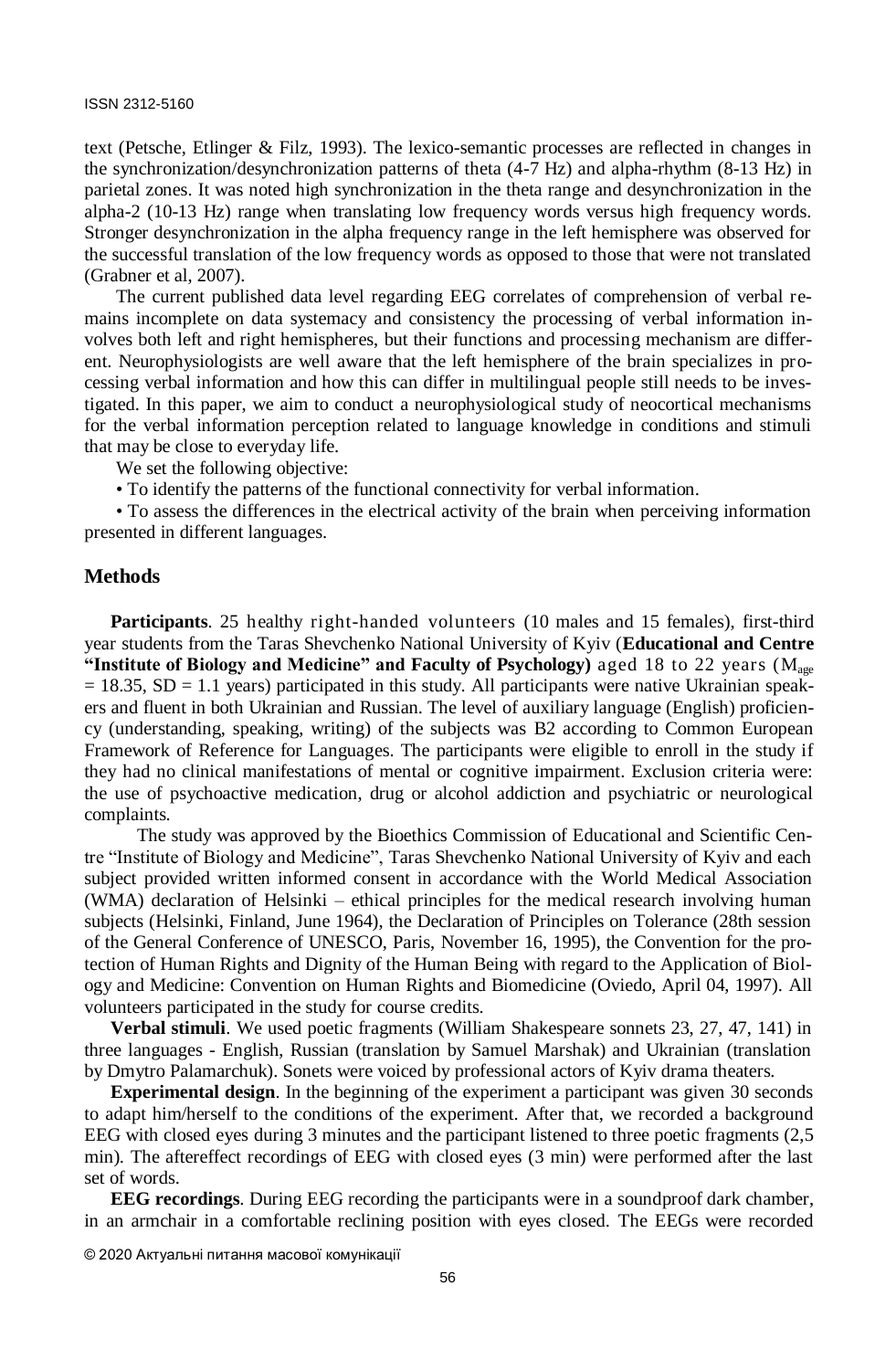using EEG 23 Ch system Neurocom (Ukraine, XAI-MEDICA). The electrodes (silver/silver chloride) were placed on the scalp at symmetrical anterior frontal (Fp1, Fp2), frontal (F3, F4, Fz, F7, F8), central (C3, C4, Cz) parietal (P3, P4, Pz), occipital (O1, O2) and temporal (T3, T4, T5, T6) recording sites according to the international 10-20 scheme. All electrodes were referenced to the interconnected ear reference electrodes. The interelectrode impedance levels were below 5 kΩ. EEG analog signals were digitized at a 100 Hz. A high-frequency filter with a 30 Hz cut-off frequency and a power network filter (50 Hz) were used; the time constant of the amplification tract was 0.3 sec. We analyzed separate artifact-free EEG segments (rest state, listening to verbal stimuli, and aftereffect) records. Using a special software based on an algorithm of Fast Fourier Transformation (FFT) we have calculated interhemispheric and intrahemispheric mean coherence across all segments of EEG in the following frequency bands: delta  $(\delta)$  (1-4 Hz), low theta ( $\theta$ 1)  $(4,1-5,86 \text{ Hz})$ , high theta  $(\theta 2)$  (6,05-7,42 Hz), low alpha ( $\alpha$ 1) (7,62-9,38 Hz), middle alpha ( $\alpha$ 2) 9,57-10,74 Hz, upper alpha  $(\alpha 3)$  (10,94-12,89 Hz), low beta ( $\beta$ 1) (13,09-19,22 Hz), upper beta  $\beta$ 2 (20,12-30,0 Hz), gamma (γ) (from 30 Hz).

To establish electroencephalographic correlates of perception of verbal information we performed a coherent EEG analysis in the frequency range from 0.2 to 45 Hz while listening to poetry and during rest state.

**Data analysis**. Statistical processing of the collected data was performed using the Wilcoxon rank-sum test, the nonparametric Mann-Whitney test, and the Kolmogorov-Smirnov test (StatSoft STATISTICA 64, version 10.0.1011.0). Differences were considered statistically significant if the  $p < 0.05$ .

#### **Results and discussion**

First of all we did not reveal any significant differences in the delta, theta, alpha and beta frequency ranges during listening to verbal information in all three languages. We found a significant differences in distant connections in the gamma-band during the perception of verbal information (Figure 1), which indicates the integration of sensory information with memory processes (Danilova, 2006a), unification operations (Bastiaansen & Hagoort, 2006), information binding for meaningful representation (Fellner & Hanslmayr, 2017), attention, binding, object representation, and language (Herrmann, Fründ & Lenz, 2010), complex linguistic processes, such as syntactic and semantic processing (Weiss & Rappelsberger, 1998), successful memory formation from perceptual and contextual information (Nyhus & Curran, 2010).

The listening to verbal stimuli was accompanied by the strengthening of average coherence in gamma frequency band between the left angular gyrus and the associative visual zone of the left hemisphere only for the English sonnets (Figure 1.1) and their Ukrainian translation (Figure 1.2). It is known that the occipitoparietal junction is involved not only in spatial perception, but also reflects the work of visual memory (Rämä et al, 2001). It can be assumed that such a pattern of activation is associated with active recall and verbal image representation. However, it remains an open question why a similar coherent link was not observed in the case of a stimulus in Russian. The content-related emotional importance of information determines by native or nonnative language of bilinguals but the adequate perception of the important verbal information delivered in two different languages the recipients requires the fluency in these languages (Plakhotnyk et al, 2015). In addition, the response determines by the emotional importance of information. We assume that in this case the observed peculiarities are due to the fact that the Russian language was close but not-native language. In addition, listening to poetic fragments in Russian was characterized by an increase in the mean connectivity in the associative regions of the left hemisphere and a strengthening in interhemispheric coherence (Figure 1.3).

It should be noted that the similarity of languages is an important factor in the allocation of brain resources of bilinguals. D'Anselmo and colleagues (D'anselmo et al, 2013) clearly recog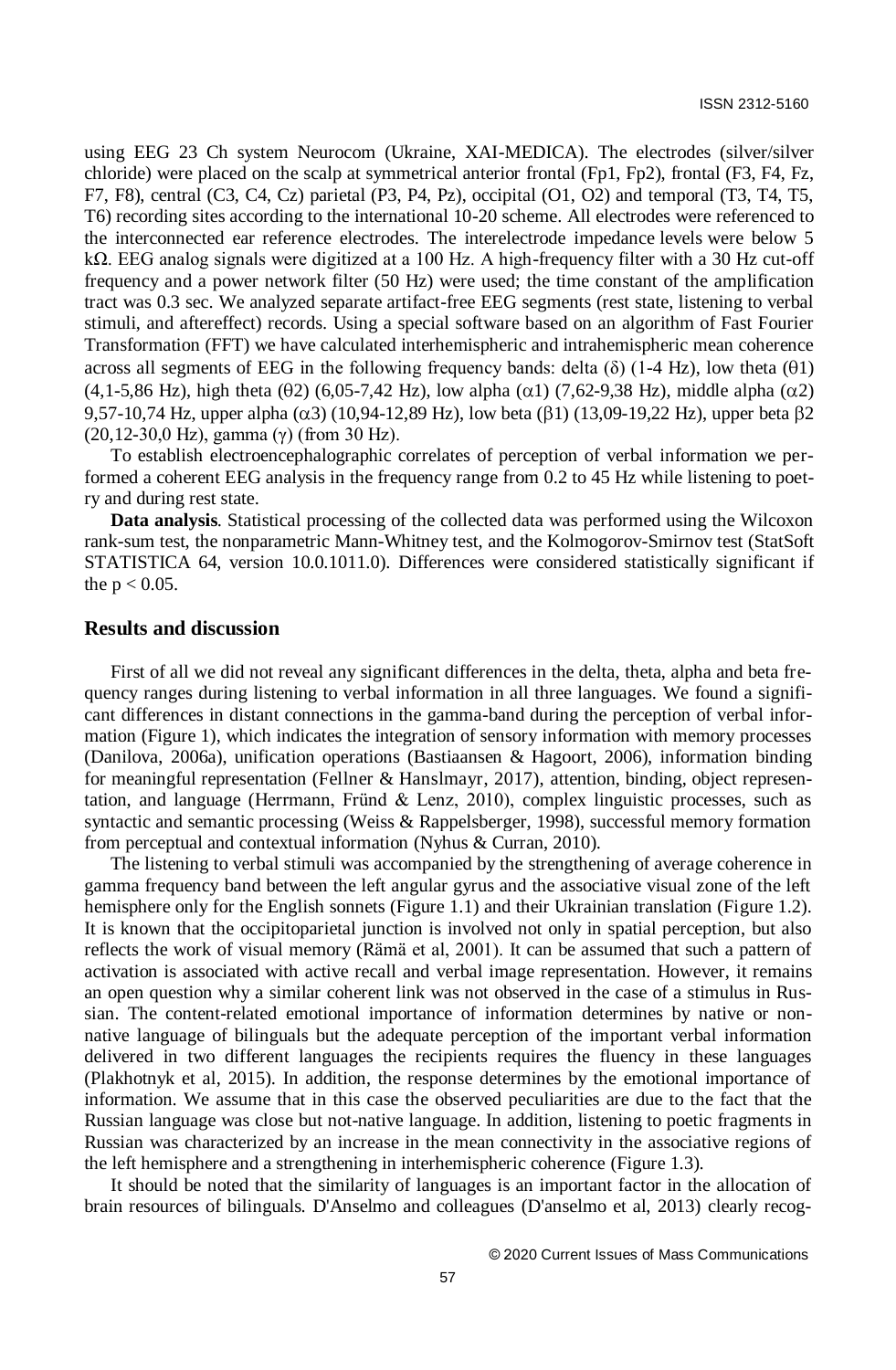nized various lateralization patterns and ways of processing the second language if the first and second languages have different origins - strong left-sided lateralization is observed when the second and first languages are typologically similar, regardless of the age of learning and the level of language proficiency. In this study increase of the coherence was shown in the marginal gyrus, the left lateral and medial supplementary motor area when listening to Russian sonnets in comparison with Ukrainian (Figure 2). Such changes of distant synchronization of EEG can indicate the perception of emotionally colored information in an auditory way, as evidenced by studies that have revealed a connection between the simultaneous activation of the Wernicke's area, the lateral and medial supplementary motor cortex with the memorization of emotionally relevant verbal information (Rämä et al, 2001). Decrease of coherence while listening to the Russian in comparison with Ukrainian was detected in angular gyrus (part of the Wernicke's area) and in the region of the superior parietal gyrus. Synchronous activation of these zones is associated with the processing of metaphorical information (Shibata et al, 2007). The strengthening of distant connections in gamma frequency band during the processing of auditory information characterizes the processes of memory and voluntary attention (Danilova, 2008). This evidence could indicate relatively lesser involvement of memory and voluntary attention when listening to Russian in comparison with the Ukrainian.

Our data in many respects confirm the importance of analyzing the behavior of gamma rhythm in the perception of verbal information and, in particular, are consistent with the statement that the discrete nature of the activity of gamma generators and their frequency independence allows more accurately differentiate brain activity levels in comparison with the depression of alpha rhythm (Danilova, 2010). Gamma phase synchronization of distant brain loci is considered as a more universal and basic mechanism of communication between neural networks, which provides a wide variety of interactions between sensory, executive and cognitive processes, including memory (Danilova, 2006b). Increase in gamma rhythm was observed when working not only with sensory, but also with semantic information (Danilova, 2010). Narrow-band gamma generators perform a communicative function, integrating sensory processes with memory processes already as part of a sensory response, ensuring the fusion of two information streams: "bottom-up" and "top-down" (Danilova, 2006a; 2008). Synchronized gamma activity is associated with auditory perception of the speech syllable and implicated in interhemispheric transfer of auditory information (Steinmann et al, 2014). The increase in gamma-rhythm power was observed when listening to sentences in the native language of Spanish and Italian monolingual subjects. Such phenomena were not observed when listening to sentences in a monologically similar or monologically distinct language. On the basis of these data, it can be assumed that the gamma-rhythm power reflects the coordination of the nervous ensembles participating in the processing of long segments of language (Peña & Melloni, 2012). We can safely say that the above features of the involvement of gamma-rhythm in the processing of verbal information directly correlate with the data of our study.

Association areas of both hemispheres are involved in perception of native languages, while the perception of language, which was learned later in life, mainly affects primary auditory and association areas of left hemisphere. Despite the closeness of Russian and Ukrainian languages and high proficiency of the participants, the mechanism of language perception could be different. Perhaps, this response does not depend on the level of knowledge of the language but rather on its phonetic structure and prosody.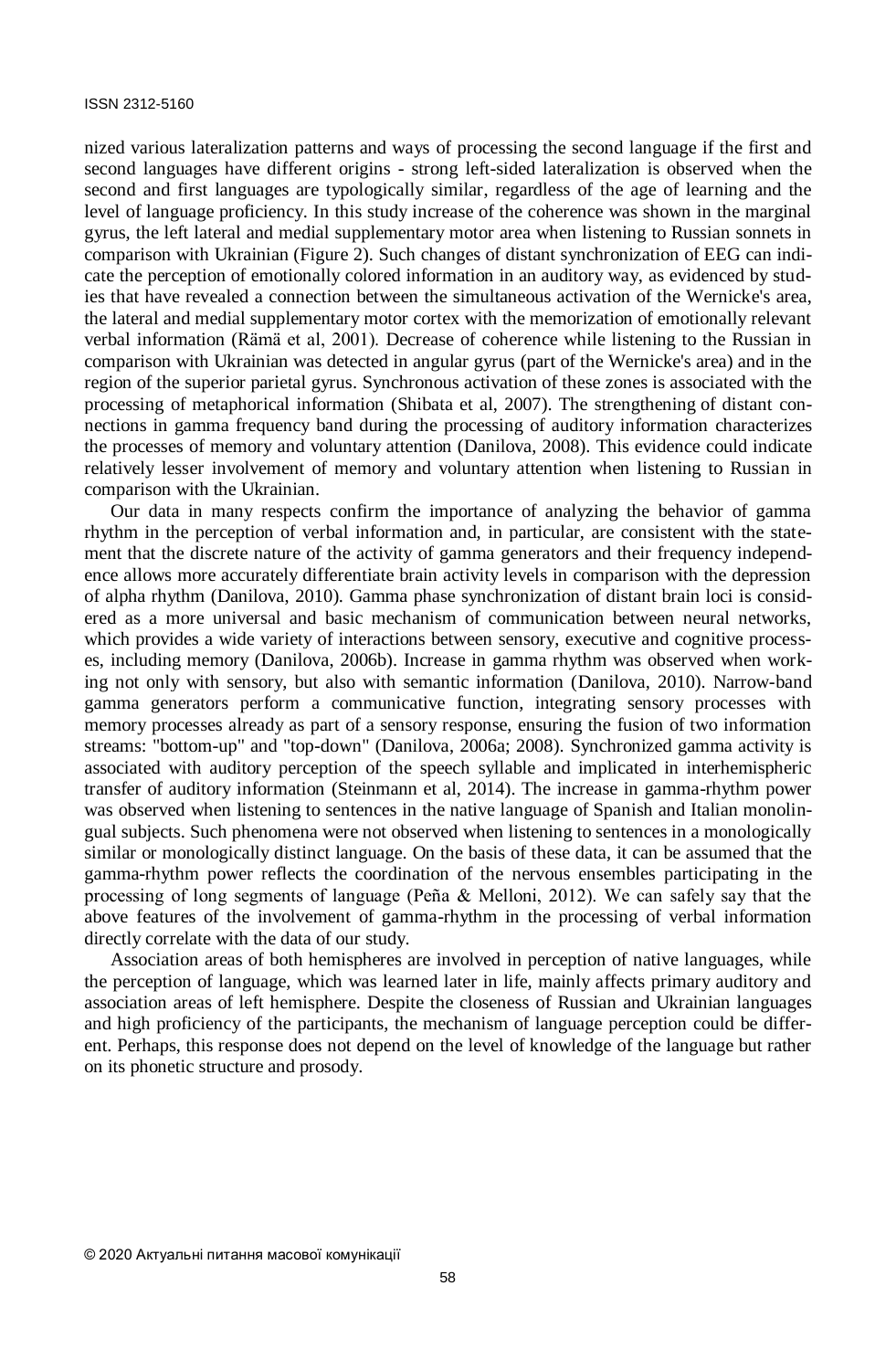## **List of Figures**

Figure 1. Changes in mean connectivity of gamma rhythm during the listening to verbal stimuli (1 - in English language, 2 - in the Ukrainian language, 3 - in Russian language). The data represent in comparison with the initial state.

Red/blue line - significant increase/ decrease of coherence of gamma rhythm (p<0,05).



Figure 2. Changes in mean connectivity of gamma rhythm during the listening to verbal stimuli in Russian in comparison with the Ukrainian language.

Red/blue line - significant increase/ decrease of coherence of gamma rhythm (p<0,05).

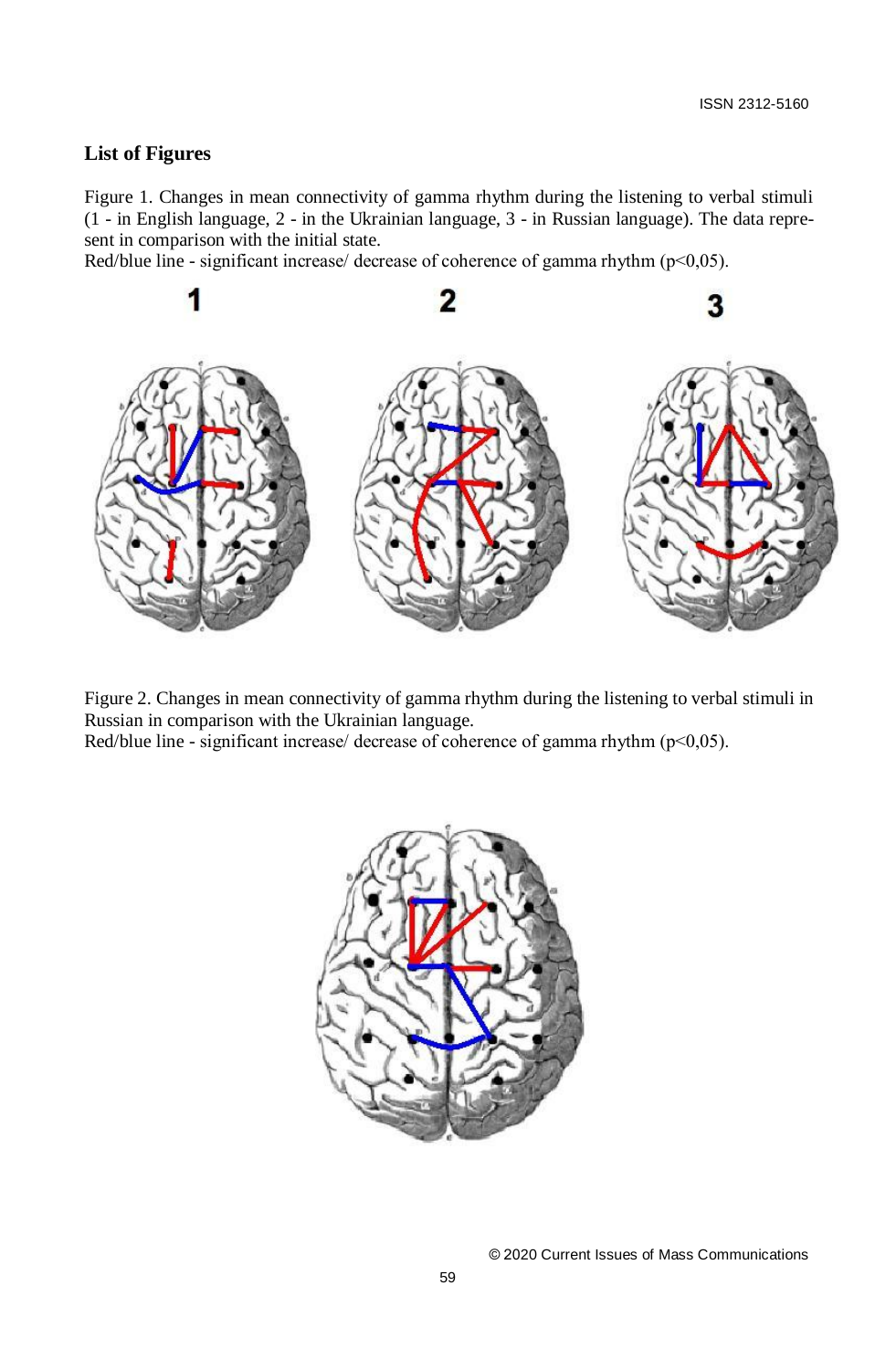### **References**

- Abutalebi, J., & Weekes, B. S. (2014). The cognitive neurology of bilingualism in the age of globalization. *Behavioural neurology*, 2014, 536727. PMCID: PMC4034485 doi: 10.1155/2014/536727
- Adesope, O. O., Lavin, T., Thompson, T., & Ungerleider, C. (2010). A systematic review and meta-analysis of the cognitive correlates of bilingualism. *Review of Educational Research, 80*(2), 207-245. doi: 10.3102/0034654310368803
- Bastiaansen, M., & Hagoort, P. (2006). Oscillatory neuronal dynamics during language comprehension. *Progress in brain research, 159*, 179-196. doi: 10.1016/S0079-6123(06)59012-0
- Beeman, M. (1998). Coarse semantic coding and discourse comprehension. In Beeman, M., & Chiarello, C. (Eds.). (1998). *Right hemisphere language comprehension: Perspectives from cognitive neuroscience.* (pp. 255-284). Lawrence Erlbaum Associates
- Bialystok, E., Craik, F., & Luk, G. (2008). Cognitive control and lexical access in younger and older bilinguals. *Journal of Experimental Psychology: Learning, memory, and cognition, 34*(4), 859-873. doi: 10.1037/0278-7393.34.4.859
- Cohen, L., Lehéricy, S., Henry, C., Bourgeois, M., Larroque, C., Sainte‐Rose, C., ... & Hertz‐Pannier, L. (2004). Learning to read without a left occipital lobe: Right‐hemispheric shift of visual word form area. *Annals of Neurology, 56*(6), 890-894. doi: 10.1002/ana.20326
- Coulson, S., & Wu, Y. C. (2005). Right hemisphere activation of joke-related information: An event-related brain potential study. *Journal of cognitive neuroscience, 17*(3), 494-506. doi: 10.1162/0898929053279568
- Danilova, N. N. (2006a). The Role of High-frequency Electrical Brain Activity in the Realization of Psychological Processes. Psychology. *Journal of Higher School of Economics, 3*(2), 62- 72. Retrieved from https://psy-journal.hse.ru/data/2011/04/26/1210584340/62-72.pdf (in Russian)
- Danilova, N. N. (2006b). Frequency specificity of gamma-rhythm oscillators. *Russian Psychological Journal Bulletin cognitive neuroscience, 3*(2), 35-60. Retrieved from http://www.psy.msu.ru/people/danilova/danilova2006b.pdf (in Russian)
- Danilova, N. N. (2008). Frequency-selective gamma generators in processing of auditory stimuli. *Psychology in Russia, 1*(1), 299-308. doi: 10.11621 / pir.2008.0019
- Danilova, N. N. (2010). Brain activity and its investigation in the E.N. Sokolov psychophysiological school. *Moscow University Psychology Bulletin cognitive neuroscience, 4*, 79-109. Retrieved from http://msupsyj.ru/pdf/vestnik\_2010\_4/79-109\_vestnik\_14\_2010-4.pdf (in Russian)
- D'Anselmo, A., Reiterer, S., Zuccarini, F., Tommasi, L., & Brancucci, A. (2013). Hemispheric asymmetries in bilinguals: Tongue similarity affects lateralization of second language. *Neuropsychologia, 51*(7), 1187-1194. doi: 10.1016/j.neuropsychologia.2013.03.016
- Davidson, D. J., & Indefrey, P. (2007). An inverse relation between event-related and time– frequency violation responses in sentence processing. *Brain Research, 1158,* 81-92. doi: 10.1016/j.brainres.2007.04.082
- Decker, S., Fillmore, P. T., & Roberts, A. (2017). Coherence: The measurement and application of brain connectivity. *NeuroRegulation, 4*(1), 3-13. doi: 10.15540/nr.4.1.3
- Dehghani, M., Boghrati, R., Man, K., Hoover, J., Gimbel, S., Vaswani, A., ... & Kaplan, J. (2017). Decoding the Neural Representation of Story Meanings across Languages. Human Brain Mapping Retrieved from psyarxiv.com/qrpp3

© 2020 Актуальні питання масової комунікації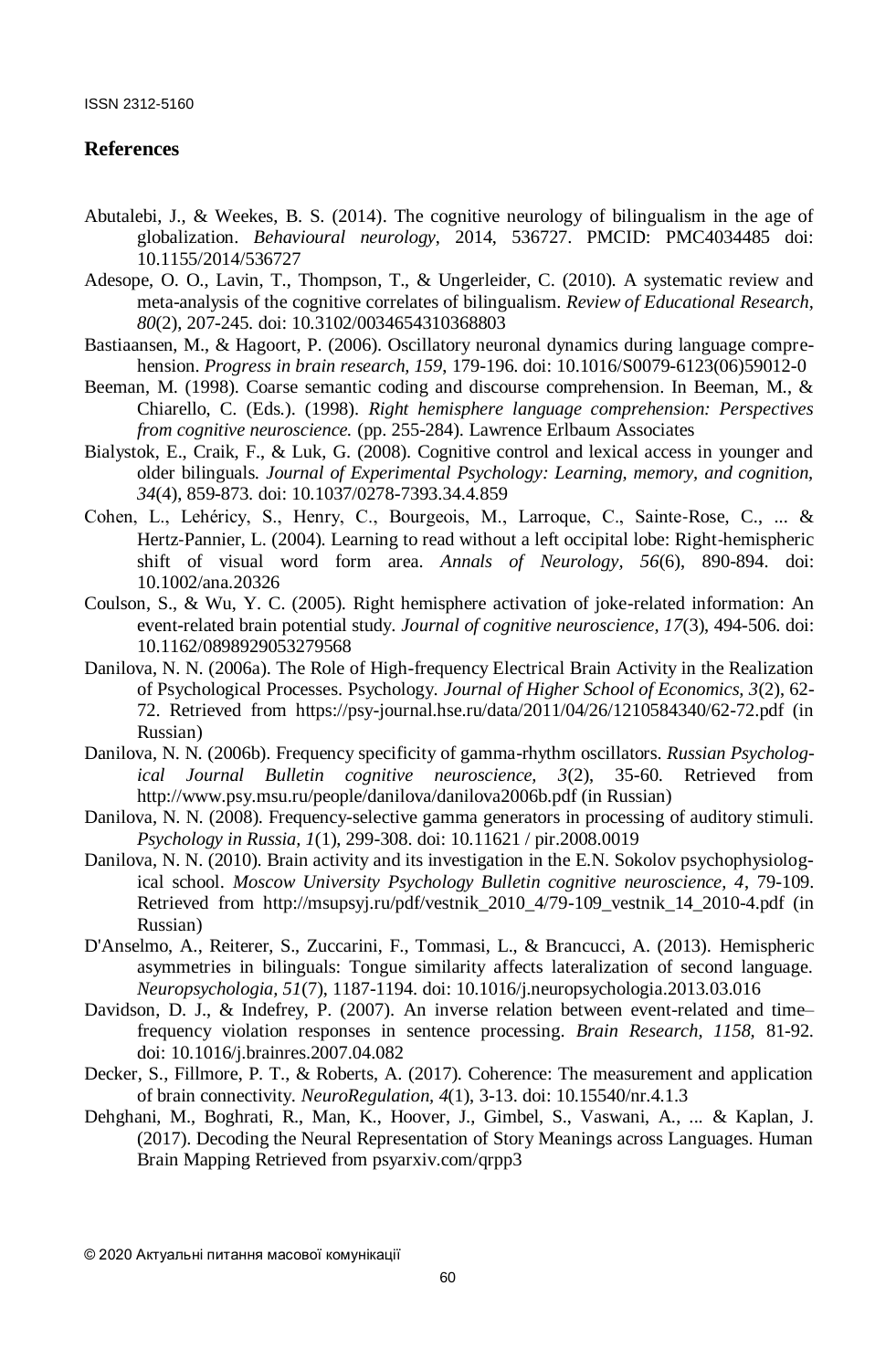- Démonet, J. F., Thierry, G., & Cardebat, D. (2005). Renewal of the neurophysiology of language: functional neuroimaging. *Physiological reviews*, 85(1), 49-95. doi: 10.1152/physrev.00049.2003
- Federmeier, K. D., & Kutas, M. (1999). Right words and left words: Electrophysiological evidence for hemispheric differences in meaning processing. *Cognitive Brain Research*, 8(3), 373-392. doi: [10.1016/S0926-6410\(99\)00036-1](https://doi.org/10.1016/S0926-6410(99)00036-1)
- Fedzechkina, M., Chu, B., & Florian, J. T. (2017). Human Information Processing Shapes Language Change. *Psychological science*, 956797617728726. doi: 10.1177/0956797617728726
- Fellner MC., & Hanslmayr S. (2017). Brain Oscillations, Semantic Processing, and Episodic Memory. In: Mody M. (eds) *Neural Mechanisms of Language. Innovations in Cognitive Neuroscience* (pp. 63-80). Springer, Boston, MA doi: 10.1007/978-1-4939-7325- 5\_4
- Elmer, S., & Kühnis, J. (2016). Functional connectivity in the left dorsal stream facilitates simultaneous language translation: an EEG study. *Frontiers in human neuroscience*, 10: 60. doi: 10.3389/fnhum.2016.00060
- Gandour, J., Tong, Y., Talavage, T., Wong, D., Dzemidzic, M., Xu, Y., ... & Lowe, M. (2007). Neural basis of first and second language processing of sentence‐level linguistic prosody. *Human Brain Mapping*, *28*(2), 94-108. doi: 10.1002/hbm.20255
- Grabner, R. H., Brunner, C., Leeb, R., Neuper, C., & Pfurtscheller, G. (2007). Event-related EEG theta and alpha band oscillatory responses during language translation. *Brain research bulletin*, 72(1), 57-65. doi: [10.1016/j.brainresbull.2007.01.001](https://doi.org/10.1016/j.brainresbull.2007.01.001)
- Hartzell, J. F., Davis, B., Melcher, D., Miceli, G., Jovicich, J., Nath, T., ... & Hasson, U. (2016). Brains of verbal memory specialists show anatomical differences in language, memory and visual systems. *Neuroimage,* 131, 181-192. doi: [10.1016/j.neuroimage.2015.07.027](https://doi.org/10.1016/j.neuroimage.2015.07.027)
- Henderson, J. M., Choi, W., Lowder, M. W., & Ferreira, F. (2016). Language structure in the brain: A fixation-related fMRI study of syntactic surprisal in reading. *NeuroImage,* 132, 293-300. doi: [10.1016/j.neuroimage.2016.02.050](https://doi.org/10.1016/j.neuroimage.2016.02.050)
- Herrmann, C. S., Fründ, I., & Lenz, D. (2010). Human gamma-band activity: a review on cognitive and behavioral correlates and network models. *Neuroscience & Biobehavioral Reviews*, *34*(7), 981-992. doi: [10.1016/j.neubiorev.2009.09.001](https://doi.org/10.1016/j.neubiorev.2009.09.001)
- Jung-Beeman, M. (2005). Bilateral brain processes for comprehending natural language. *Trends in cognitive sciences*, 9(11), 512-518. doi[: https://doi.org/10.1016/j.tics.2005.09.009](https://doi.org/10.1016/j.tics.2005.09.009)
- Kepinska, O., de Rover, M., Caspers, J., & Schiller, N. O. (2017). Whole-brain functional connectivity during acquisition of novel grammar: Distinct functional networks depend on language learning abilities. *Behavioural brain research*, 320, 333-346. doi: 10.1016/j.bbr.2016.12.015
- Kircher, T. T., Brammer, M., Andreu, N. T., Williams, S. C., & McGuire, P. K. (2001). Engagement of right temporal cortex during processing of linguistic context. *Neuropsychologia*, 39(8), 798-809. doi[: 10.1016/S0028-3932\(01\)00014-8](https://doi.org/10.1016/S0028-3932(01)00014-8)
- Knutson, K. M., Wood, J. N., & Grafman, J. (2004). Brain activation in processing temporal sequence: an fMRI study. *Neuroimage*, 23(4), 1299-1307. doi: [10.1016/j.neuroimage.2004.08.012](https://doi.org/10.1016/j.neuroimage.2004.08.012)
- Krishnan, S., Watkins, K. E., & Bishop, D. V. (2016). Neurobiological basis of language learning difficulties. *Trends in cognitive sciences*, 20(9), 701-714. doi: [10.1016/j.tics.2016.06.012](https://doi.org/10.1016/j.tics.2016.06.012)
- Lopopolo, A., Frank, S. L., Van den Bosch, A., & Willems, R. M. (2017). Using stochastic language models (SLM) to map lexical, syntactic, and phonological information processing in the brain. *PloS one*, 12(5), e0177794. doi: [10.1371/journal.pone.0177794](https://doi.org/10.1371/journal.pone.0177794)
- Mason, R. A., & Just, M. A. (2004). How the brain processes causal inferences in text: A theoretical account of generation and integration component processes utilizing both cerebral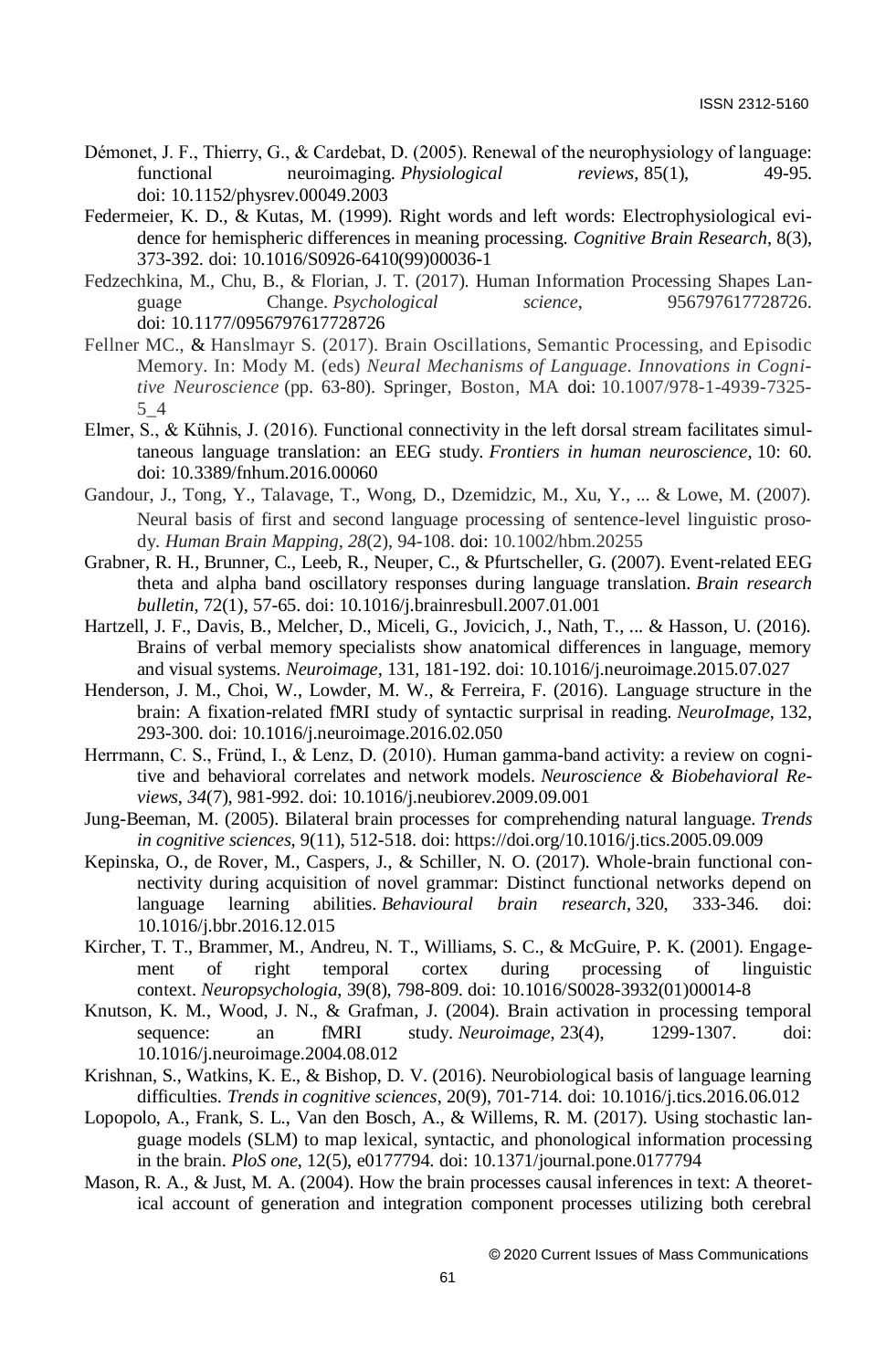hemispheres. *Psychological Science*, 15(1), 1-7. doi: [10.1111/j.0963-](https://doi.org/10.1111/j.0963-7214.2004.01501001.x) [7214.2004.01501001.x](https://doi.org/10.1111/j.0963-7214.2004.01501001.x)

- Nenert, R., Allendorfer, J. B., Martin, A. M., Banks, C., Vannest, J., Holland, S. K., & Szaflarski, J. P. (2017). Age-related language lateralization assessed by fMRI: The effects of sex and handedness. *Brain Research*, 1674, 20-35. doi[: 10.1016/j.brainres.2017.08.021](https://doi.org/10.1016/j.brainres.2017.08.021)
- Nyhus, E., & Curran, T. (2010). Functional role of gamma and theta oscillations in episodic memory. *Neuroscience & Biobehavioral Reviews*, *34*(7), 1023-1035. doi: [10.1016/j.neubiorev.2009.12.014](https://doi.org/10.1016/j.neubiorev.2009.12.014)
- Peña, M., & Melloni, L. (2012). Brain oscillations during spoken sentence processing. *Journal of cognitive neuroscience*, 24(5), 1149-1164. doi: 10.1162/jocn\_a\_00144
- Peterson, D. A., & Thaut, M. H. (2007). Music increases frontal EEG coherence during verbal learning. *Neuroscience letters*, 412(3), 217-221. doi[: 10.1016/j.neulet.2006.10.057](https://doi.org/10.1016/j.neulet.2006.10.057)
- Petsche, H., Etlinger, S. C., & Filz, O. (1993). Brain electrical mechanisms of bilingual speech management: an initial investigation. *Electroencephalography and Clinical Neurophysiology*, 86(6), 385-394. doi: 10.1016/0013-4694(93)90134-H
- Plakhotnyk, N., Tukaiev, S., Zyma, I., Bas-Kononenko, O., & Dudnyk, Z. (2015). Verbal ethnic symbols as an indicator of language perception by bilinguals. *Austrian J. of Humanities and Social Sciences*.7-8, 29-31. doi: 10.20534/AJH-15-7.8-29-31
- Rämä, P., Martinkauppi, S., Linnankoski, I., Koivisto, J., Aronen, H. J., & Carlson, S. (2001). Working memory of identification of emotional vocal expressions: an fMRI study. *Neuroimage,* 13(6), 1090-1101. doi: 10.1006/nimg.2001.0777
- Rommers, J., Dijkstra, T., & Bastiaansen, M. (2013). Context-dependent semantic processing in the human brain: Evidence from idiom comprehension. *Journal of Cognitive Neuroscience*, 25(5), 762-776. doi: 10.1162/jocn\_a\_00337
- Roswandowitz, C., Kappes, C., Obrig, H., & von Kriegstein, K. (2017). Obligatory and facultative brain regions for voice-identity recognition. *Brain*. awx313, PMID: 29228111, doi: 10.1093/brain/awx313
- Shibata, M., Abe, J. I., Terao, A., & Miyamoto, T. (2007). Neural mechanisms involved in the comprehension of metaphoric and literal sentences: An fMRI study. *Brain Research*, 1166, 92-102. doi: [10.1016/j.brainres.2007.06.040](https://doi.org/10.1016/j.brainres.2007.06.040)
- Sotillo, M., Carretié, L., Hinojosa, J. A., Tapia, M., Mercado, F., López-Martín, S., & Albert, J. (2004). Neural activity associated with metaphor comprehension: spatial analysis. *Neuroscience letters*, 373(1), 5-9. doi: [10.1016/j.neulet.2004.09.071](https://doi.org/10.1016/j.neulet.2004.09.071)
- St George, M., Kutas, M., Martinez, A., & Sereno, M. I. (1999). Semantic integration in reading: engagement of the right hemisphere during discourse processing. *Brain*, 122(7), 1317- 1325. PMID: 10388797 doi[: 10.1093/brain/122.7.1317](https://doi.org/10.1093/brain/122.7.1317)
- Steinmann, S., Leicht, G., Ertl, M., Andreou, C., Polomac, N., Westerhausen, R., ... & Mulert, C. (2014). Conscious auditory perception related to long-range synchrony of gamma oscillations. *Neuroimage*, 100, 435-443. doi: [10.1016/j.neuroimage.2014.06.012](https://doi.org/10.1016/j.neuroimage.2014.06.012)
- Vigneau, M., Beaucousin, V., Herve, P. Y., Duffau, H., Crivello, F., Houde, O., ... & Tzourio-Mazoyer, N. (2006). Meta-analyzing left hemisphere language areas: phonology, semantics, and sentence processing. *Neuroimage*, 30(4), 1414-1432. doi: [10.1016/j.neuroimage.2005.11.002](https://doi.org/10.1016/j.neuroimage.2005.11.002)
- Vigneau, M., Beaucousin, V., Hervé, P. Y., Jobard, G., Petit, L., Crivello, F., ... & Tzourio-Mazoyer, N. (2011). What is right-hemisphere contribution to phonological, lexicosemantic, and sentence processing?: Insights from a meta-analysis. *Neuroimage*, 54(1), 577-593. doi: [10.1016/j.neuroimage.2010.07.036](https://doi.org/10.1016/j.neuroimage.2010.07.036)
- Weiss, S., & Mueller, H. M. (2003). The contribution of EEG coherence to the investigation of language. *Brain and language*, *85*(2), 325-343. doi: 10.1016/S0093-934X(03)00067-1

© 2020 Актуальні питання масової комунікації